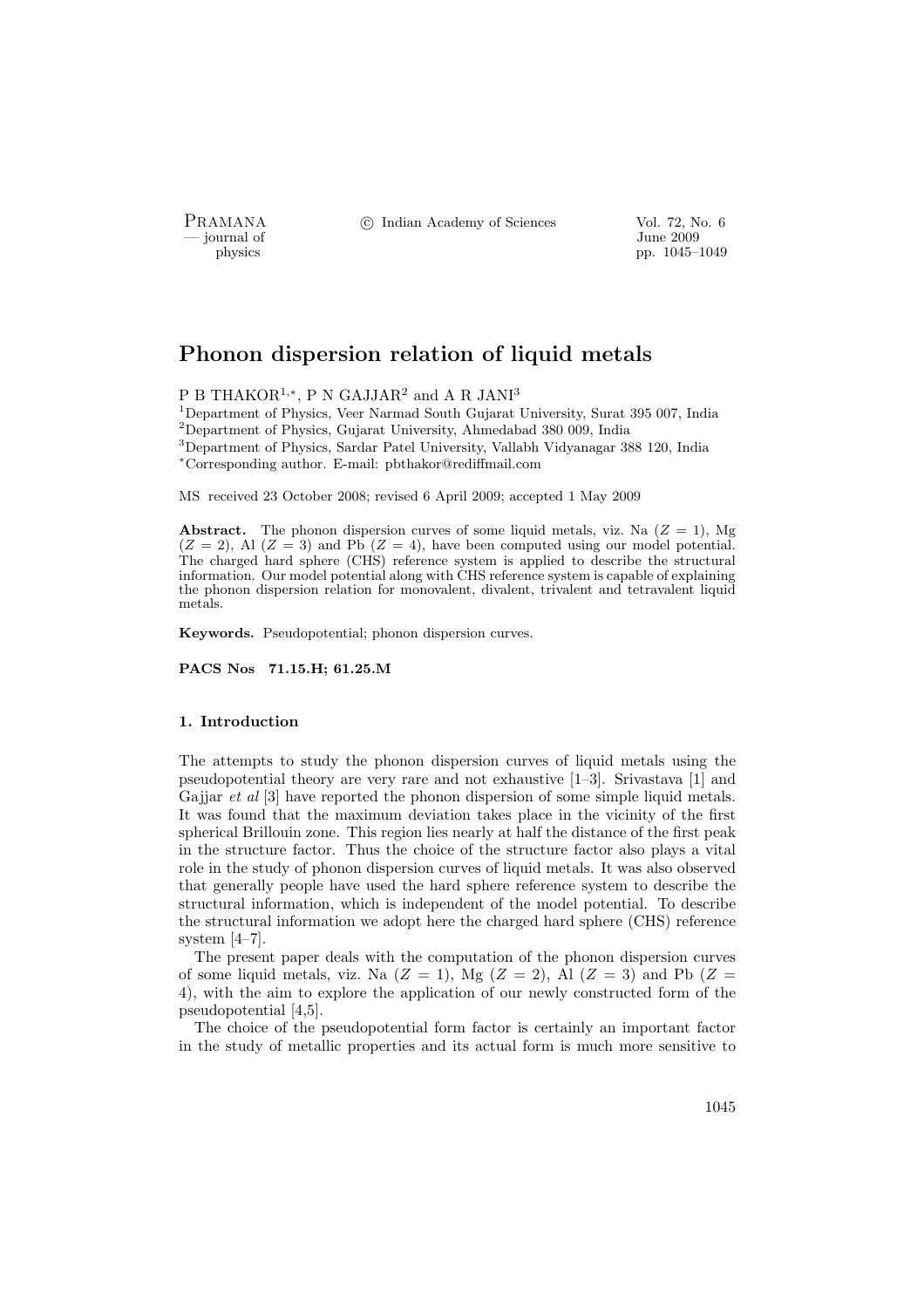# P B Thakor, P N Gajjar and A R Jani

the choice of dielectric function of the electron gas. Hence, the purpose of the present paper is not only to generate the phonon dispersion curve, but also to see the influence of various local-field correction functions in the screening. So we incorporated three different forms of the exchange and correlation functions, viz. Hartree (H)  $[8]$ , Taylor (T)  $[9]$  and Sarkar et al  $(SS)$   $[10]$ .

# 2. Theory

To compute the phonon dispersion relations of liquid metals, the most frequently used approach of Hubbard and Beeby [11] is adopted. With the physical argument that the product of the static pair correlation function  $g(r)$  and the second derivative of the interatomic potential  $\Phi(r)$  is peaked near the hard sphere diameter  $\sigma$ , Hubbard and Beeby [11] have derived the expression for the longitudinal phonon frequencies  $\omega_{\text{L}}(q)$  and the transverse phonon frequencies  $\omega_{\text{T}}(q)$  as [11,12],

$$
\omega_{\rm L}^2(q) = \omega_E^2 \left[ 1 - \frac{3\sin(q\sigma)}{(q\sigma)} - \frac{6\cos(q\sigma)}{(q\sigma)^2} + \frac{6\sin(q\sigma)}{(q\sigma)^3} \right]
$$
(1)

and

$$
\omega_{\rm T}^2(q) = \omega_E^2 \left[ 1 + \frac{3\cos(q\sigma)}{(q\sigma)^2} - \frac{3\sin(q\sigma)}{(q\sigma)^3} \right].
$$
 (2)

Here  $\omega_E$  represents the maximum phonon frequency and is given as

$$
\omega_E = \frac{4\pi\rho}{3M} \int_0^\infty g(r)r^2 \Phi''(r) dr \tag{3}
$$

with

$$
\Phi''(r) = \frac{4Z^2}{r^3} + \frac{\Omega}{\pi^2} \int_0^\infty F(q)q^2 \left[ \frac{2\sin(qr)}{qr^3} - \frac{2\cos(qr)}{r^2} - \frac{q\sin(qr)}{r} \right] dq,
$$
\n(4)

and

$$
g(r) = 1 + \frac{1}{2\pi^2 \rho r} \int_0^\infty (S(q) - 1)q \sin(qr) \, dq. \tag{5}
$$

Here  $\rho$ ,  $M$ ,  $g(r)$ ,  $\Omega$ ,  $F(q)$  and  $S(q)$  are the number density, atomic mass, pair correlation function, atomic volume, energy wave number characteristic and the structure factor of the element, respectively.

To incorporate the electron–ion interaction into the CHS reference systems [4–7], our well-established model pseudopotential is used. The form of model potential [4,5] in real space and reciprocal space are

$$
W(r) = 0;
$$
  
=  $-\left(\frac{Ze^2}{r}\right)\left[1 - \exp\left(\frac{-r}{r_c}\right)\right]; \quad r \ge r_c$  (6)

1046 Pramana – J. Phys., Vol. 72, No. 6, June 2009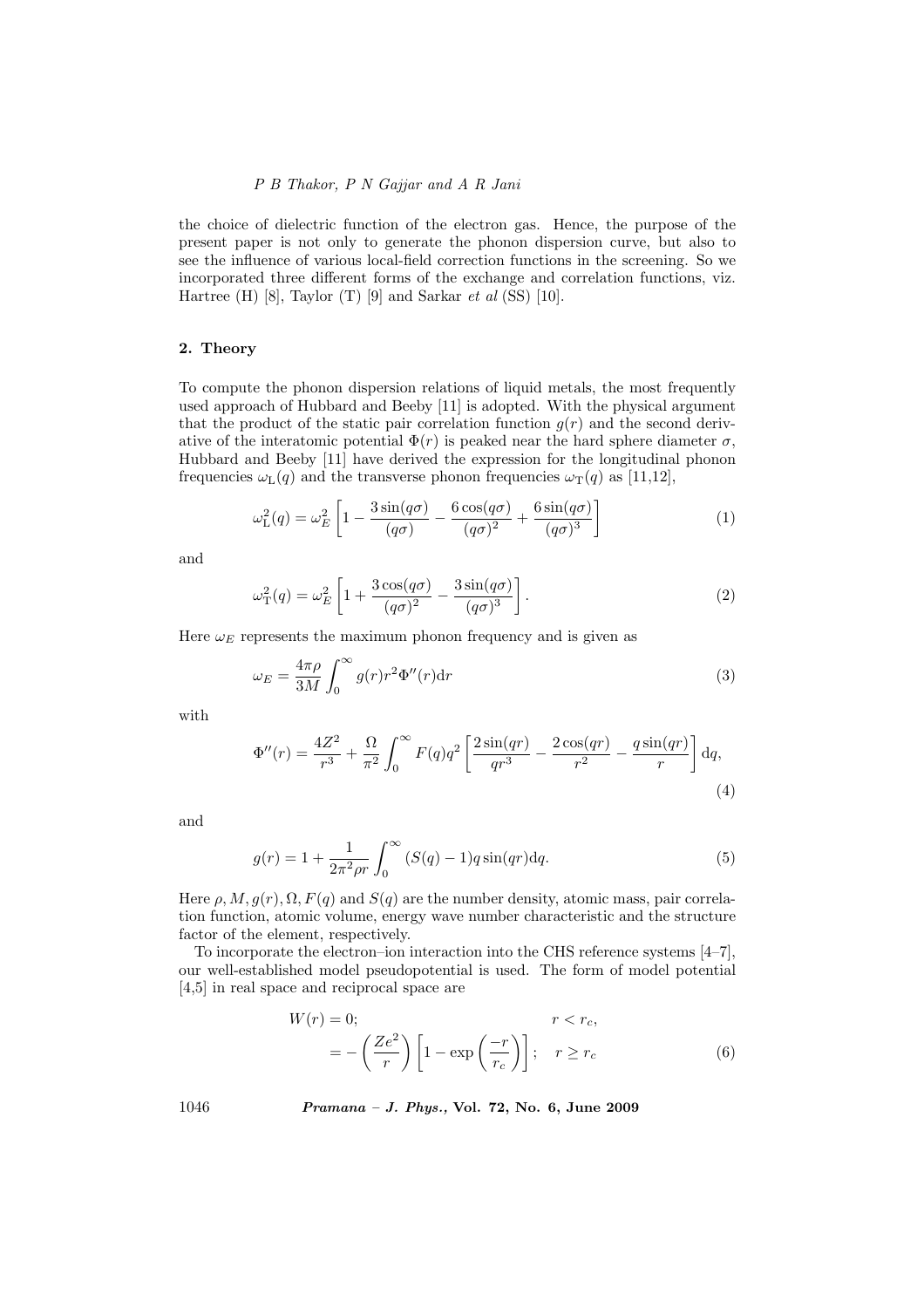Phonon dispersion relation of liquid metals

Table 1. Parameters and constants used in present computation.

| Metal | T(K) | $q_0/2k_F$ | $\rho$ (g/cm <sup>3</sup> ) | Z              | $\eta$ | $k_F~(\rm \AA^{-1})$ | $r_c(A)$ |
|-------|------|------------|-----------------------------|----------------|--------|----------------------|----------|
| Na    | 378  | 0.98       | 0.928                       |                | 0.46   | 0.2509               | 0.7650   |
| Mg    | 953  | 0.83       | 1.545                       | $\overline{2}$ | 0.46   | 0.3675               | 0.6167   |
| Al    | 943  | 0.76       | 2.370                       | 3              | 0.45   | 0.4690               | 0.5278   |
| Pb    | 613  | 0.84       | 10.66                       | 4              | 0.46   | 0.4318               | 0.5186   |

and

$$
W(q) = \left(\frac{-4\pi Ze^2}{\Omega q^2}\right)
$$

$$
\times \left[\cos(qr_c) - \left\{\frac{(qr_c)\exp(-1)}{1+q^2r_c^2}\right\} \left\{\sin(qr_c) + (qr_c)\cos(qr_c)\right\}\right].
$$
 (7)

This model potential is continuous in r-space and it is the modified version of the Ashcroft's empty core model. In comparison with Ashcroft's empty core model potential, we have introduced  $(Ze^2/r) \exp(-r/r_c)$  as a repulsive part outside the core which vanishes faster than only Coulomb potential ( $-Ze^2/r$ ) as  $r \to \infty$ . Here,  $Z, e, q$  and  $r_c$  are the valency, electronic charge, wave vector and the parameter of the potential, respectively. In the present investigations, the parameter of the potential is determined by employing values of the wave vector,  $q_0$ , where the form factor takes first zero value, i.e.  $W(q) = 0$  for  $q = q_0$ . For the present model potential, the condition is  $q_0r_c = 1.3439$  [5]. Therefore, the potential parameter  $r_c$ becomes  $r_c = 1.3439/(q_0/2k_F)2k_F$ . From these relations, one can easily evaluate the value of  $r_c$  by substituting the observed value of  $(q_0/2k_F)$  [13].

#### 3. Results and discussion

The constants and parameters used in the computations are tabulated in table 1. The computed phonon dispersions and structure factors are shown in figure 1 for liquid metals, viz. Na  $(Z = 1)$ , Mg  $(Z = 2)$ , Al  $(Z = 3)$  and Pb  $(Z = 4)$ .

Here also it may be seen from figure 1 that the dispersion of the longitudinal phonon exhibits oscillatory behaviour extending to the large wave vector transfer region. But in the case of transverse phonon, the oscillatory behaviour seems quite insignificant for high  $q$  value. This indicates that the transverse phonon undergoes larger thermal modulation than the longitudinal phonon, which may be connected with the instability of transverse phonons in liquids. The  $\omega \to q$  curves for transverse phonons attain maxima at a high  $q$  value than the longitudinal phonon curve. The influence of the exchange and correlated motion of electron through various local-field correction functions raises the phonon modes more than those due to static Hartree effect. The inclusion of local-field correction does not affect the position of the maxima, minima and the crossing of  $\omega_L$  and  $\omega_T$  modes, very significantly. The position of the first minimum roughly coincides with the first peak in the structure

 $Pramana - J. Phys., Vol. 72, No. 6, June 2009$  1047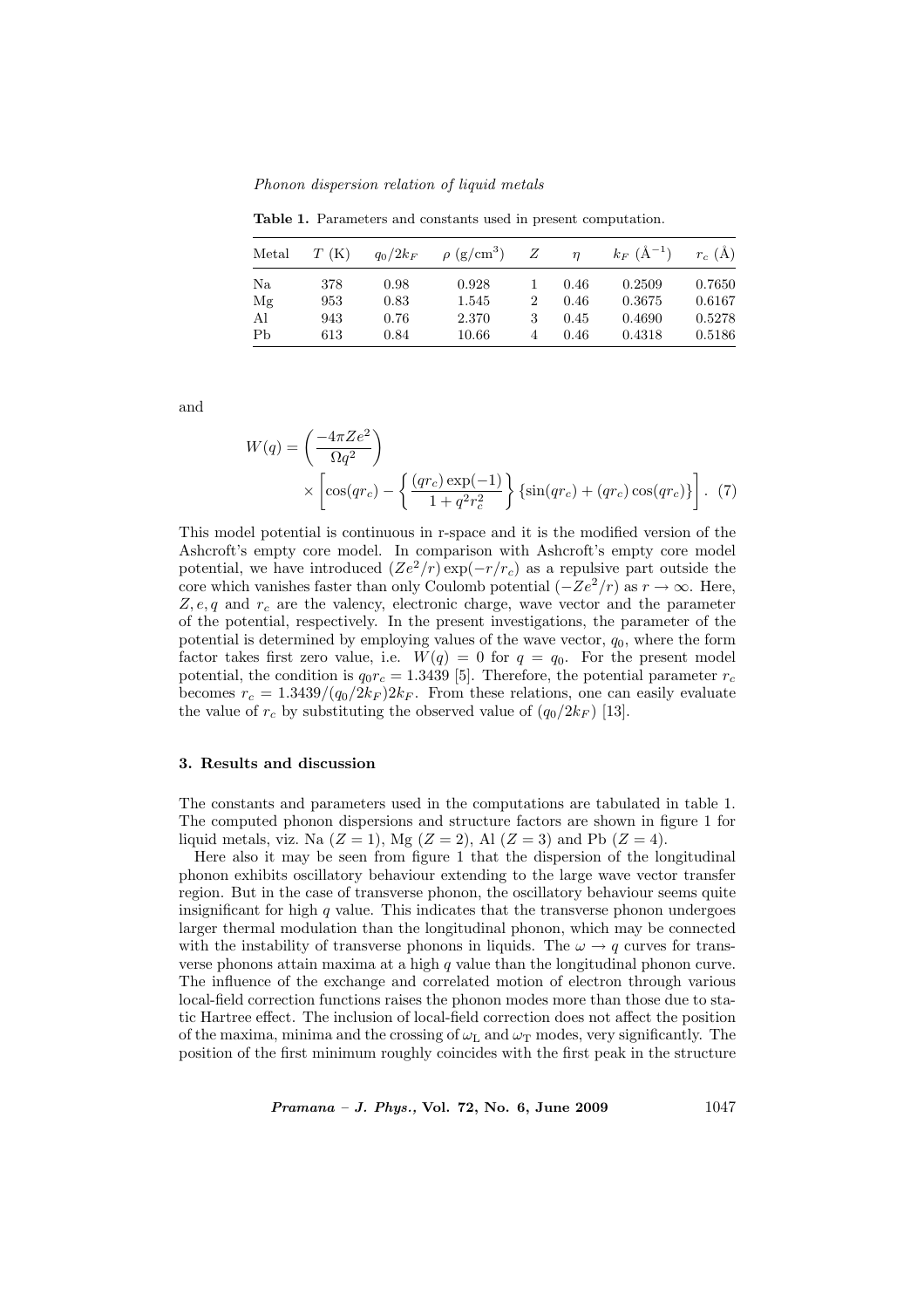# P B Thakor, P N Gajjar and A R Jani



Figure 1. Phonon dispersion curves for liquid Na, Mg, Al and Pb.

factor of the respective systems. The computer simulations and analytical calculations have demostrated that this minimum arises from a process analogous to the Umklapp scattering in the crystalline solids. This sharp first maximum in the static structure factor acts like a smeared-out reciprocal lattice vector. In our literature survey we have found experimental phonon frequencies only for liquid Na [14] and Al [15]. The comparison of the presently computed result for liquid Na with the experimental results [14] is highly encouraging. As the experimental results [15] for Al are only few in numbers, a conclusive comparison with the presently calculated results is not made. For Mg and Pb, the experimental results are not available but the behaviour of the present results does not show any abnormality. Thus, in the absence of experimental results such calculations may be considered as one of the guidelines for further theoretical or experimental investigations. This is very much essential for obtaining concrete conclusions. Finally, we conclude that our model potential [4,5] along with CHS reference system [4–7] is capable of explaining the phonon dispersion relation for liquid metals.

#### Acknowledgement

One of the authors (P B Thakor) acknowledges the financial support from the University Grants Commission, New Delhi under a Major Research Project F. No. 33-26/2007 (SR).

1048 Pramana – J. Phys., Vol. 72, No. 6, June 2009